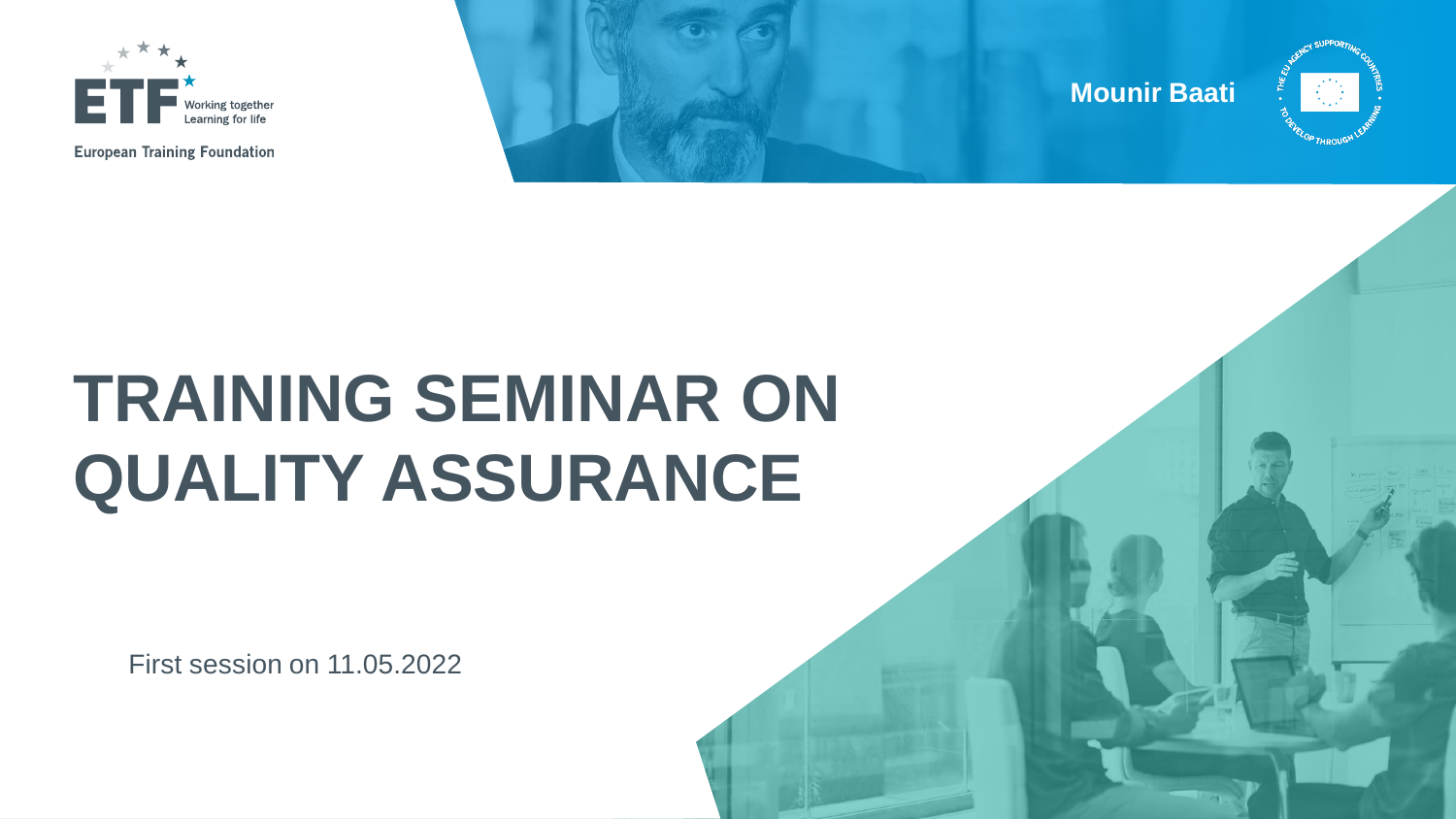#### **Tour de table**

Name

Position

Responsibility/involvement in QA in BiH

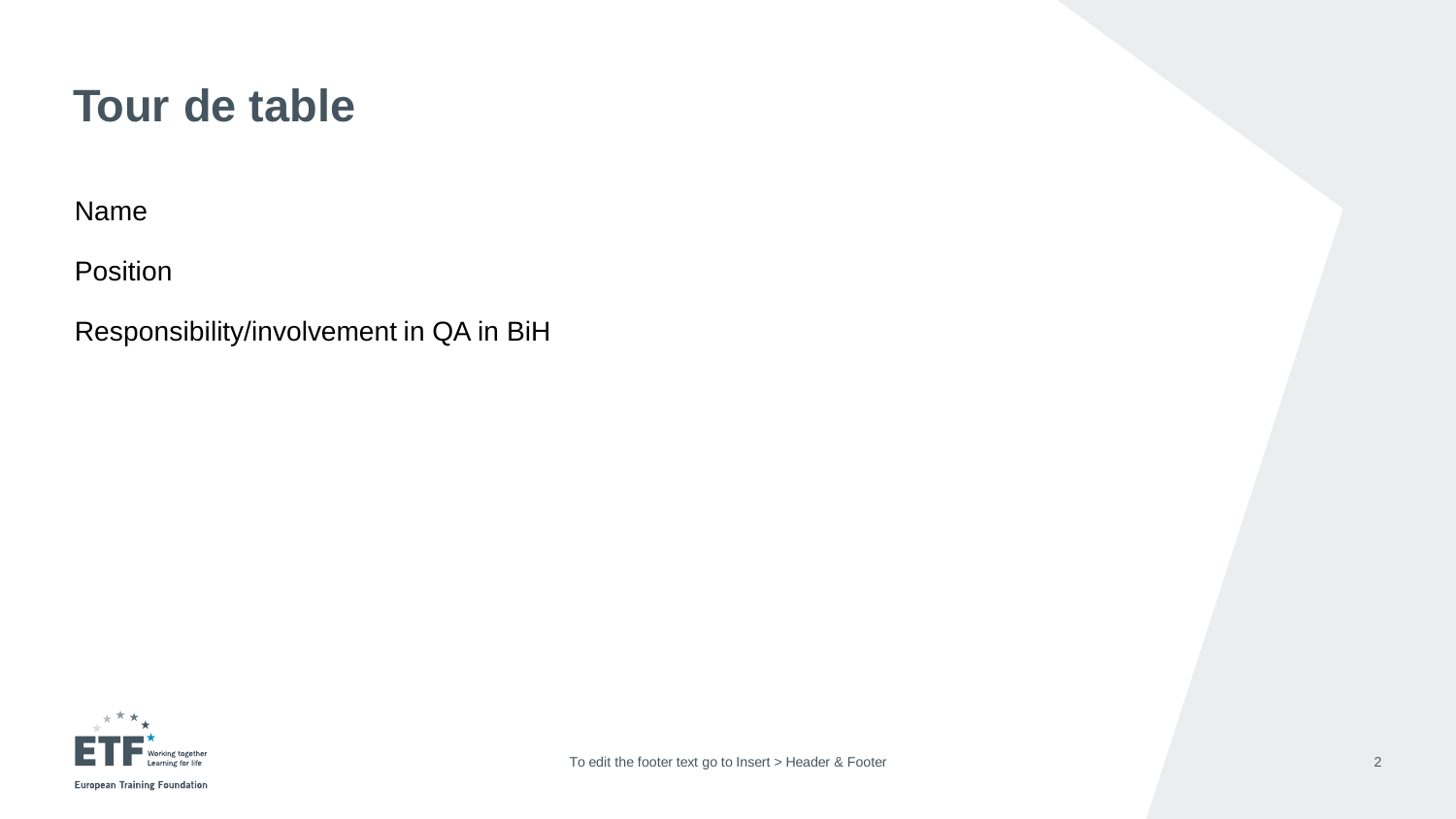#### **Agenda**

Day 1: ETF approach to Quality and Quality approach in VET;

Day 2: the European Quality Assurance Framework for VET;

Day 3: analysis and use of indicators as a quality assurance measures;

Day 4: self-evaluation and external evaluation in QA, peer reviews and peer visits in QA.

Day 5-6: face-to-face session: QA indicators +

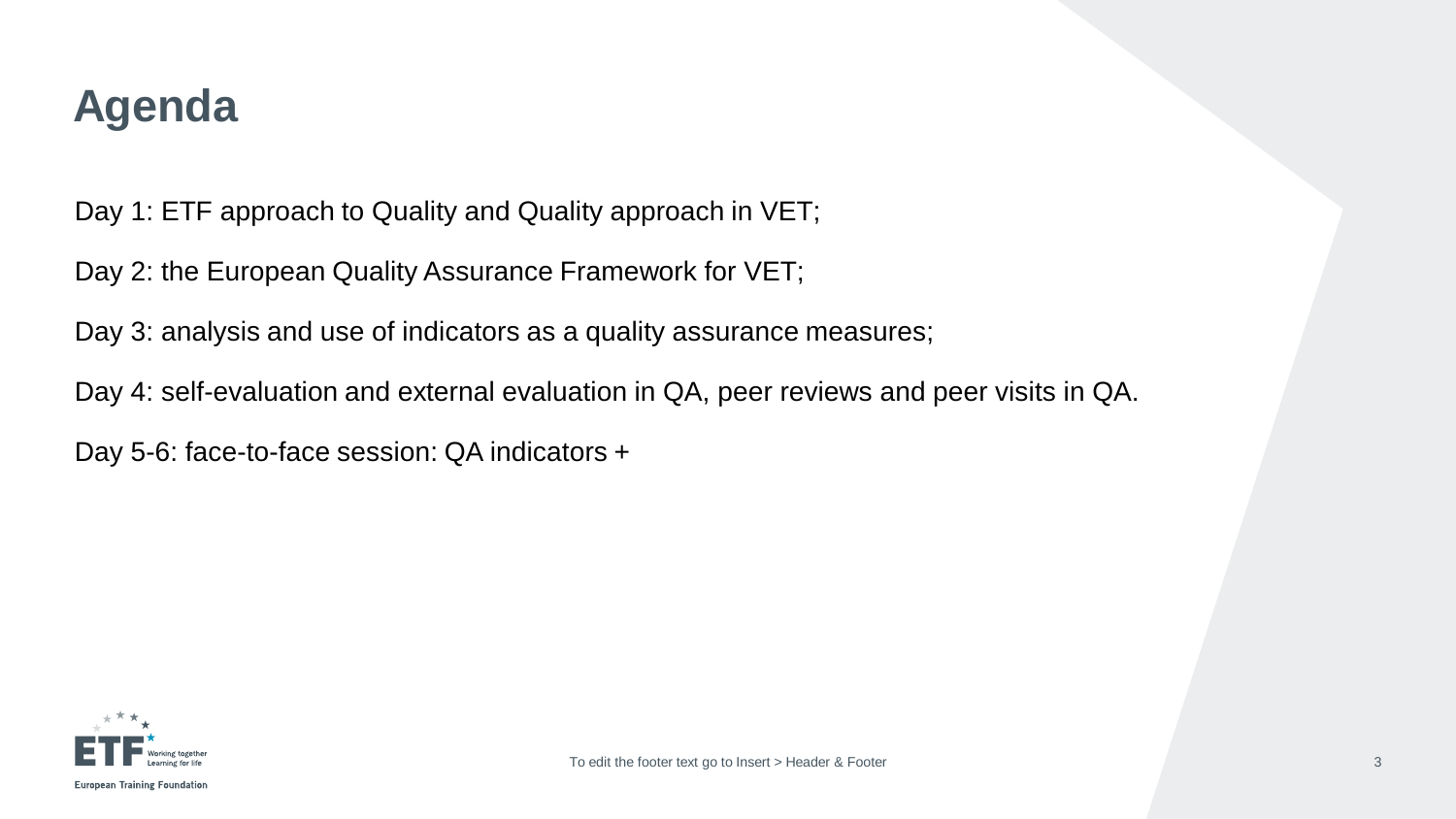## **Day 1:** ETF approach to Quality and Quality approach in **VET**

- 1. VET OF GOOD QUALITY
- 2. ETF DEFINTION OF QUALITY ASSURANCE IN VET
- 3. FUNCTIONS OF QUALITY ASSURANCE IN VET
- 4. DETERMINANTS OF A QA SYSTEM
- 5. MAIN CRITERIA FOR EFFECTIVE AND EFFICIENT QA SYSTEM

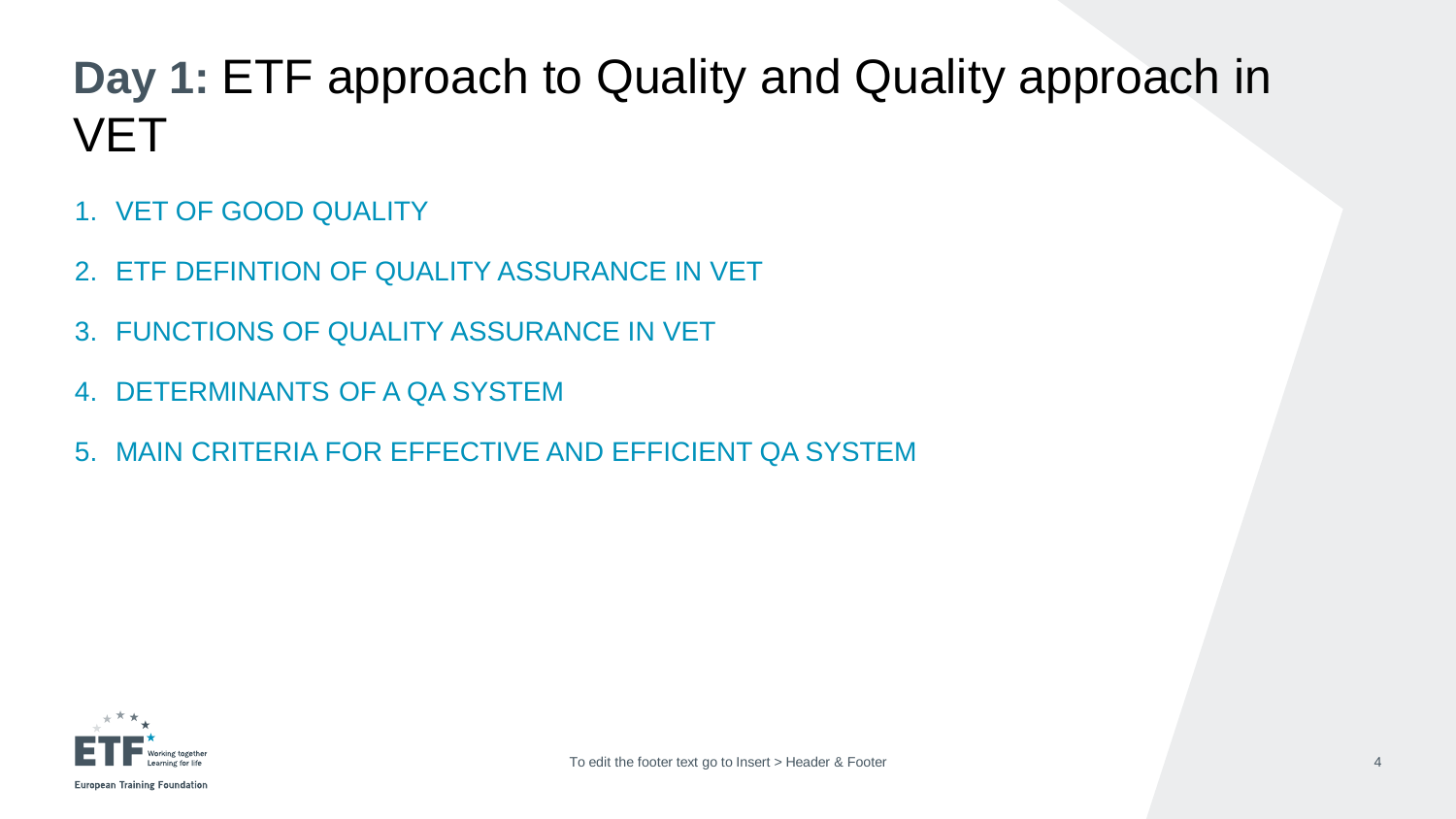

# **What is "good" VET?**

## **How would you define VET of good quality?**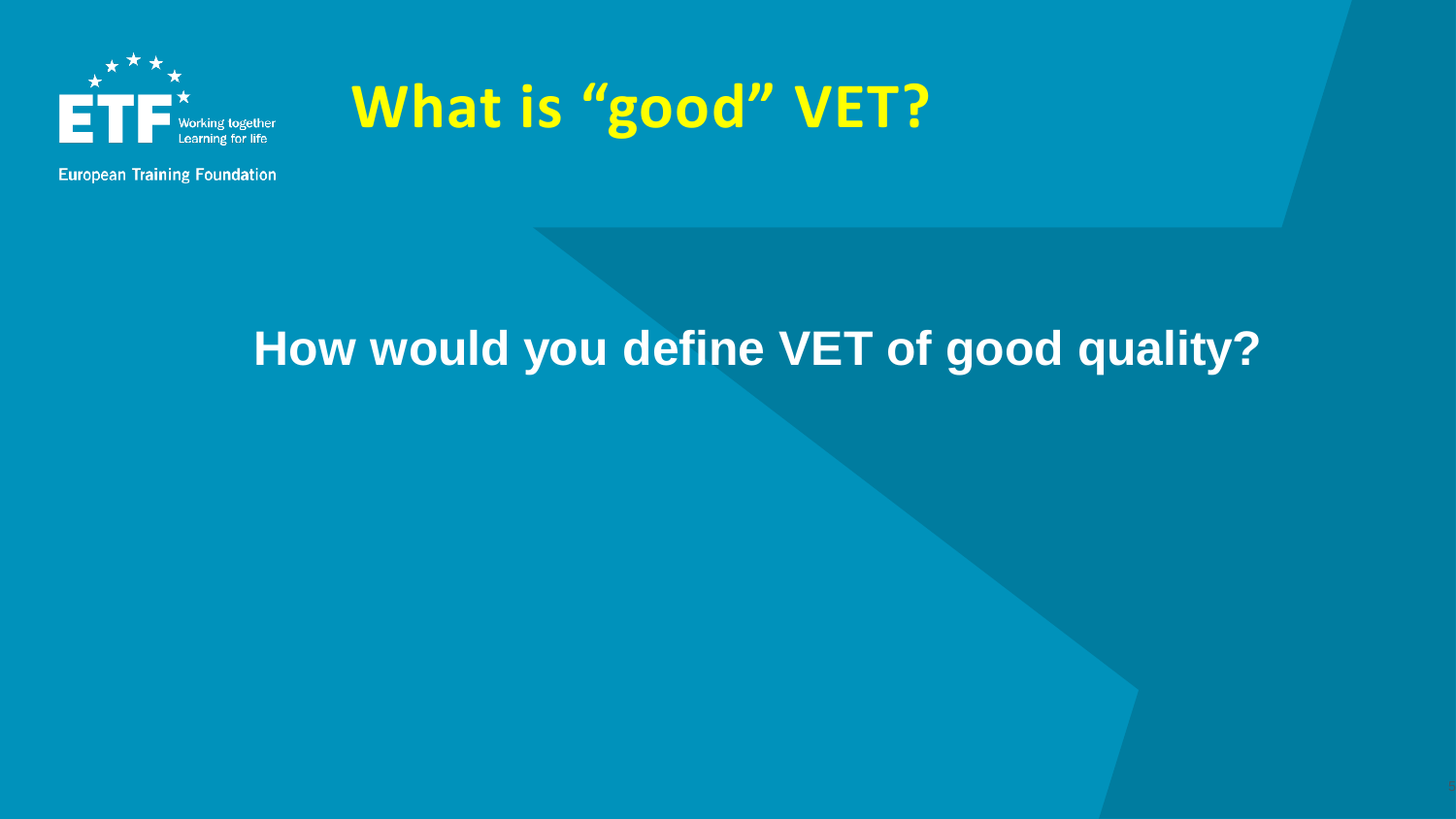

# **What is "good" VET?**

**European Training Foundation** 

#### **It has five key features:**

- **1. Responds to labour market, societal and individual needs;**
- **2. Leads to recognised qualifications;**
- **3. Provides access to decent jobs;**
- **4. Is attractive, inclusive and accessible;**
- **5. Enables progression for future learning.**

*It should be the result of a consensus between all stakeholders*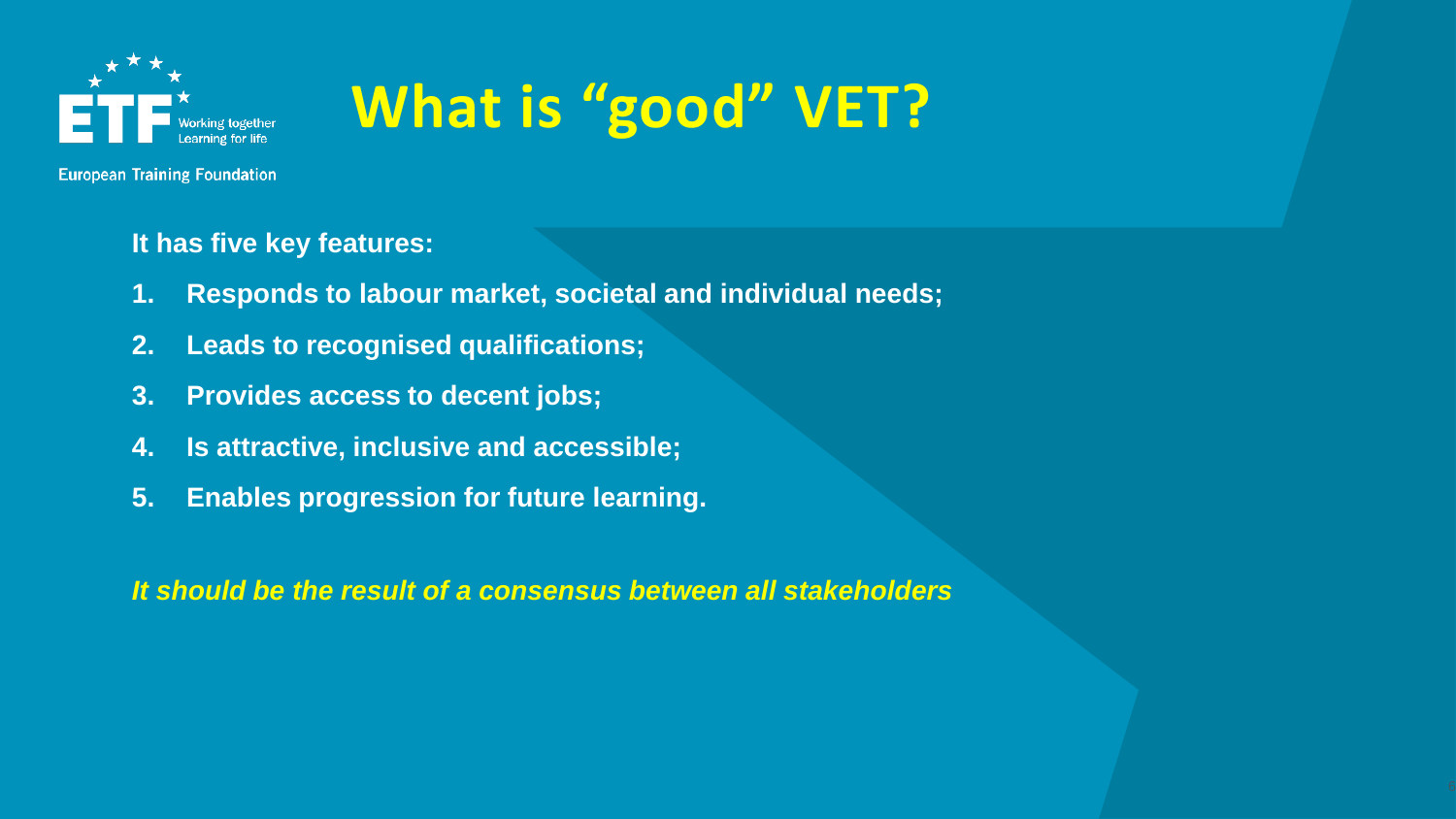

# **What do you think is quality assurance in VET?**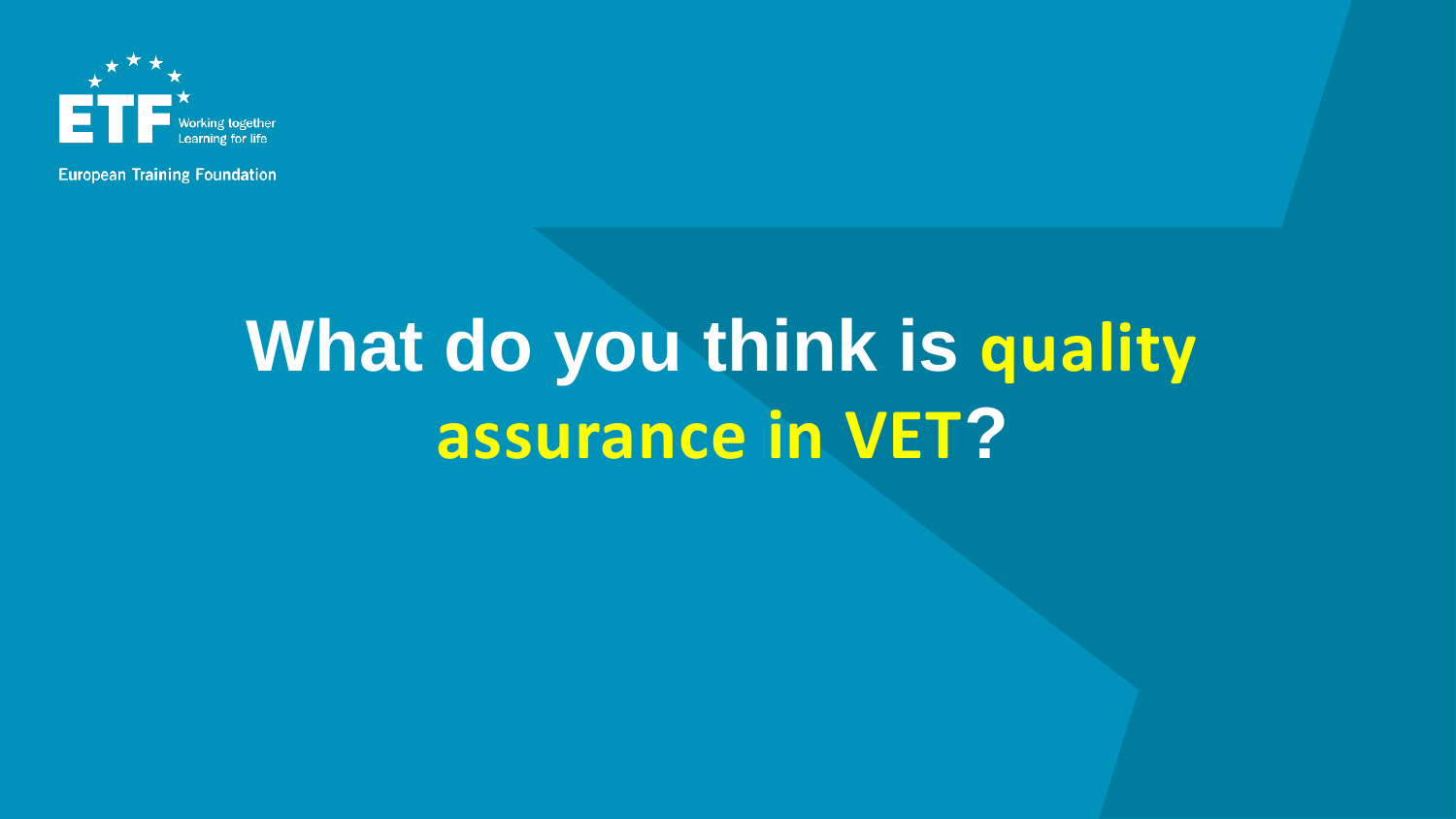

#### ETF DEFINTION OF QUALITY ASSURANCE IN VET

**European Training Foundation** 

*THE AIM OF QUALITY ASSURANCE IN VET IS TO SUPPORT PROCESSES AND PROCEDURES THAT ENSURE GOOD VET.*

ETF defines QA in vocational education and training as:

*The composite measures established to verify that processes and procedures are in place, which aim to ensure the quality and quality improvement of VET.* 

The measures often have a regulatory or legislative underpinning and status. the *measures relate to quality standards with underlying principles, criteria and indicators.* 

#### *Examples:*

• *Self-assessment, external assessment, peer review, indicators, learners voices, etc.*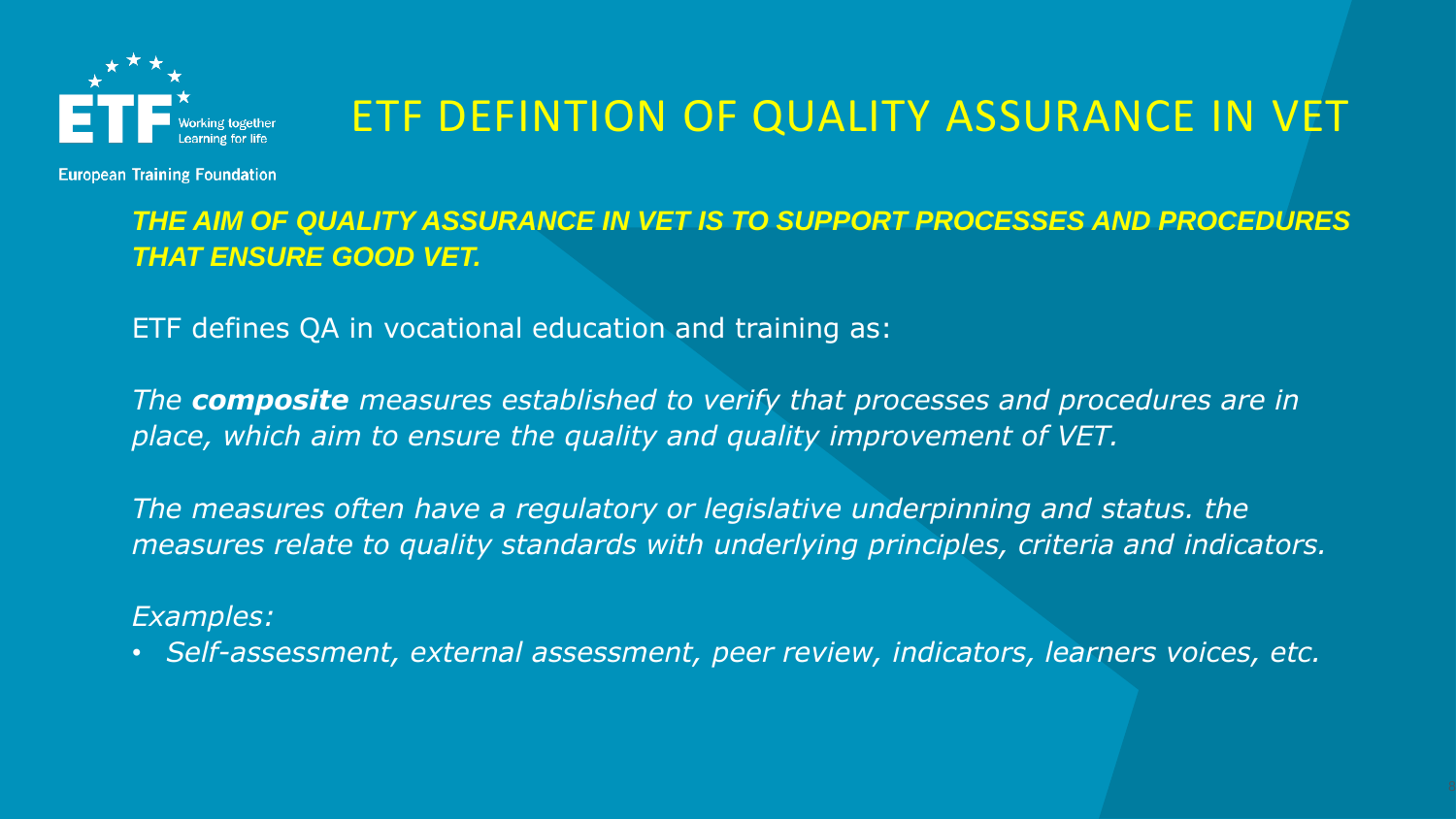#### ETF DEFINTION OF QUALITY ASSURANCE IN VET

*A holistic QA system addresses the 5 key areas and their interconnectedness.*

#### **It supports:**

- *Policy and governance: Policy development from planning to review*
- *Qualifications standards: setting and attainment of standards for VET qualifications*
- *Provision: learning provision quality*
- *Assessment validation and certification: integrity and reliability of learning outputs*
- *Data and knowledge creation: identification, collection, analysis and usage of data*

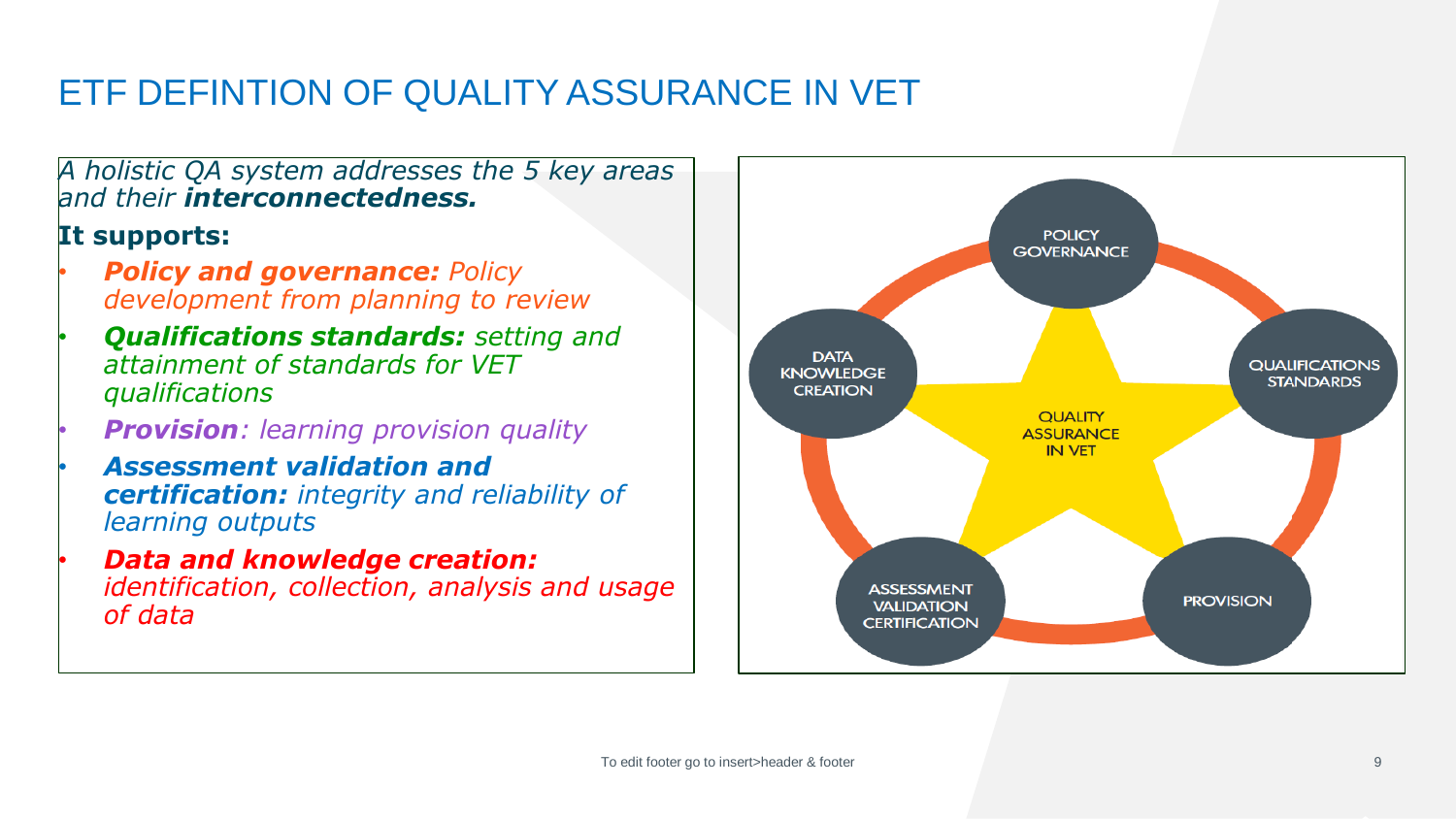

## ETF DEFINTION OF QUALITY ASSURANCE IN VET

**European Training Foundation** 

| <b>FIVE KEY AREAS</b>                       | <b>FUNCTIONS OF QUALITY ASSURANCE IN VET</b>                                                                                                                                                                         |
|---------------------------------------------|----------------------------------------------------------------------------------------------------------------------------------------------------------------------------------------------------------------------|
| Policy and governance                       | Supporting policy development from planning through to review and including financing and data<br>management.                                                                                                        |
| Qualifications standards                    | Supporting the setting and attainment of standards for VET qualifications and for the qualifications<br>of VET personnel.                                                                                            |
| Provision                                   | Supporting learning provision quality regarding curricula/contents, didactics-learning processes,<br>learning contexts, information and guidance services, resources and the fitness of the physical<br>environment. |
| Assessment, validation<br>and certification | Supporting the integrity and reliability of learning outputs.                                                                                                                                                        |
| Data and knowledge<br>creation              | Supporting the identification, collection, analysis and usage of quantitative and qualitative<br>demand/supply information.                                                                                          |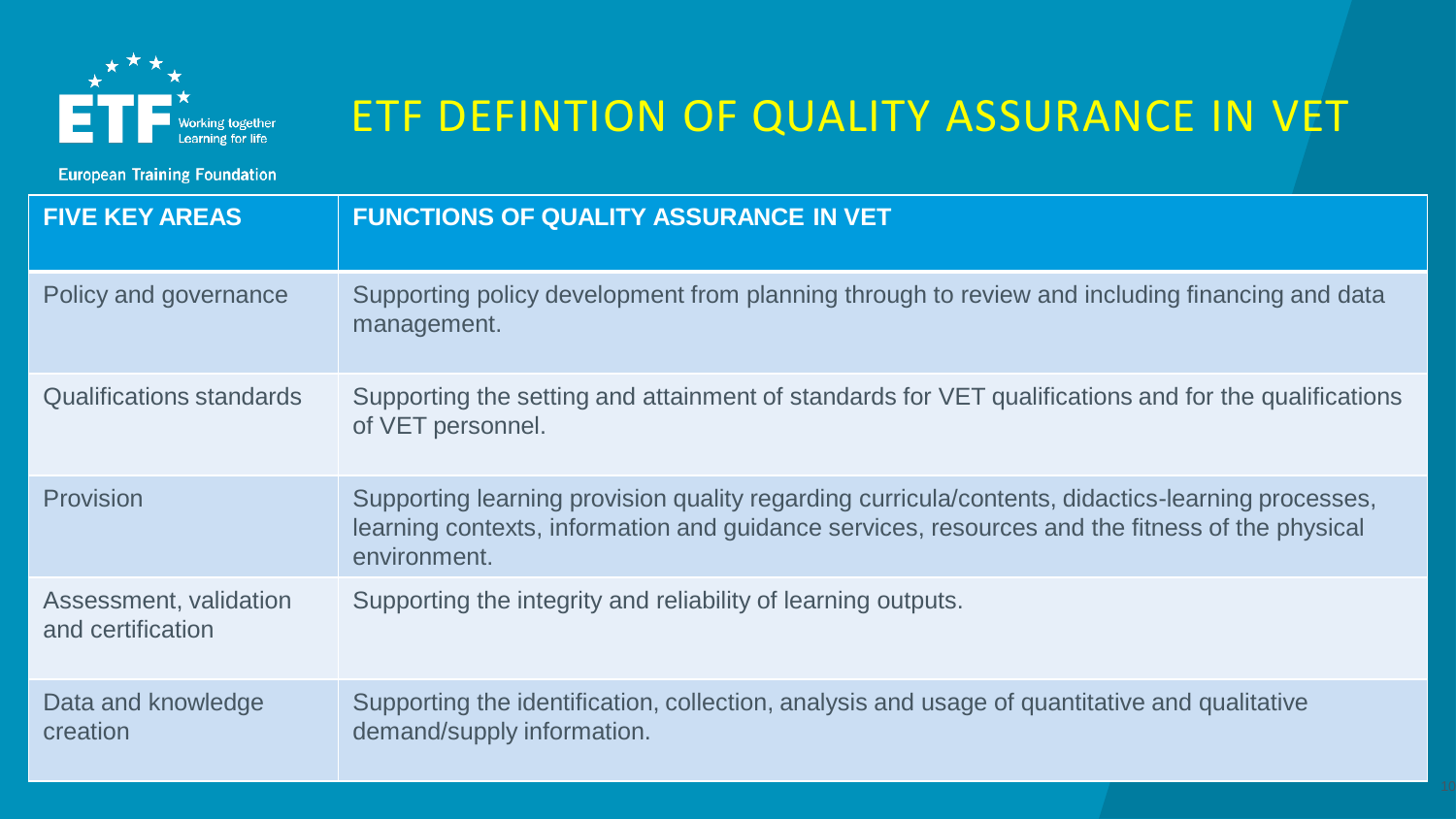

# In your opinion, why vocational education and training systems should be underpinned by a quality assurance system?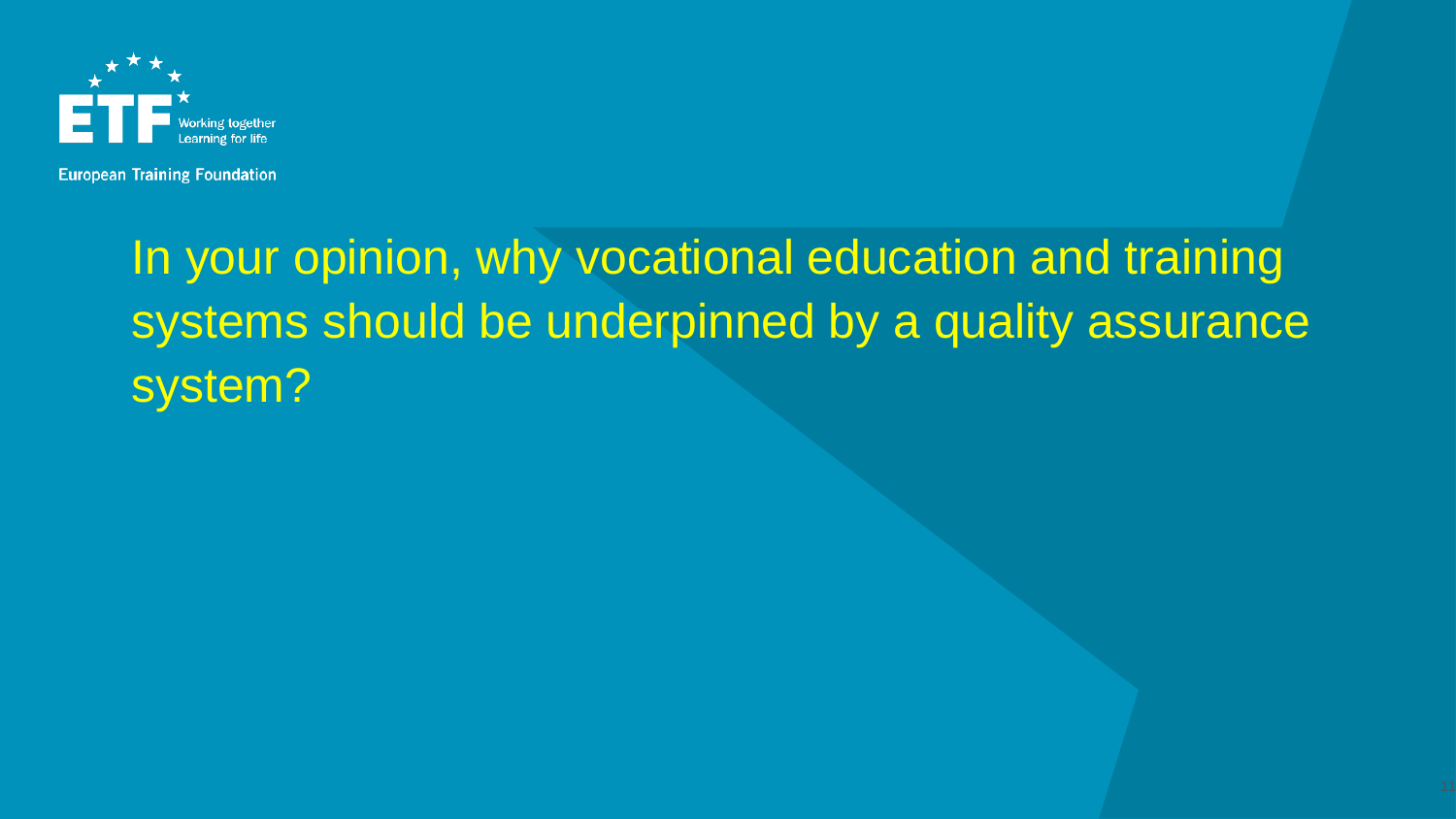

### FUNCTIONS OF QUALITY ASSURANCE IN VET

**European Training Foundation** 

In addition to the pursuit of good VET, the functions of VET quality assurance include:

- to enhance the attractiveness of VET by making evident the appeal of VET contents and didactics for learners;
- to reinforce confidence and trust in VET qualifications by demonstrating that they meet national standards and match labour market demand;
- to support strategic planning for skills development, appropriate for well-functioning and balanced economies by making clear the relationship between labour market intelligence and education and training planning, including for VET;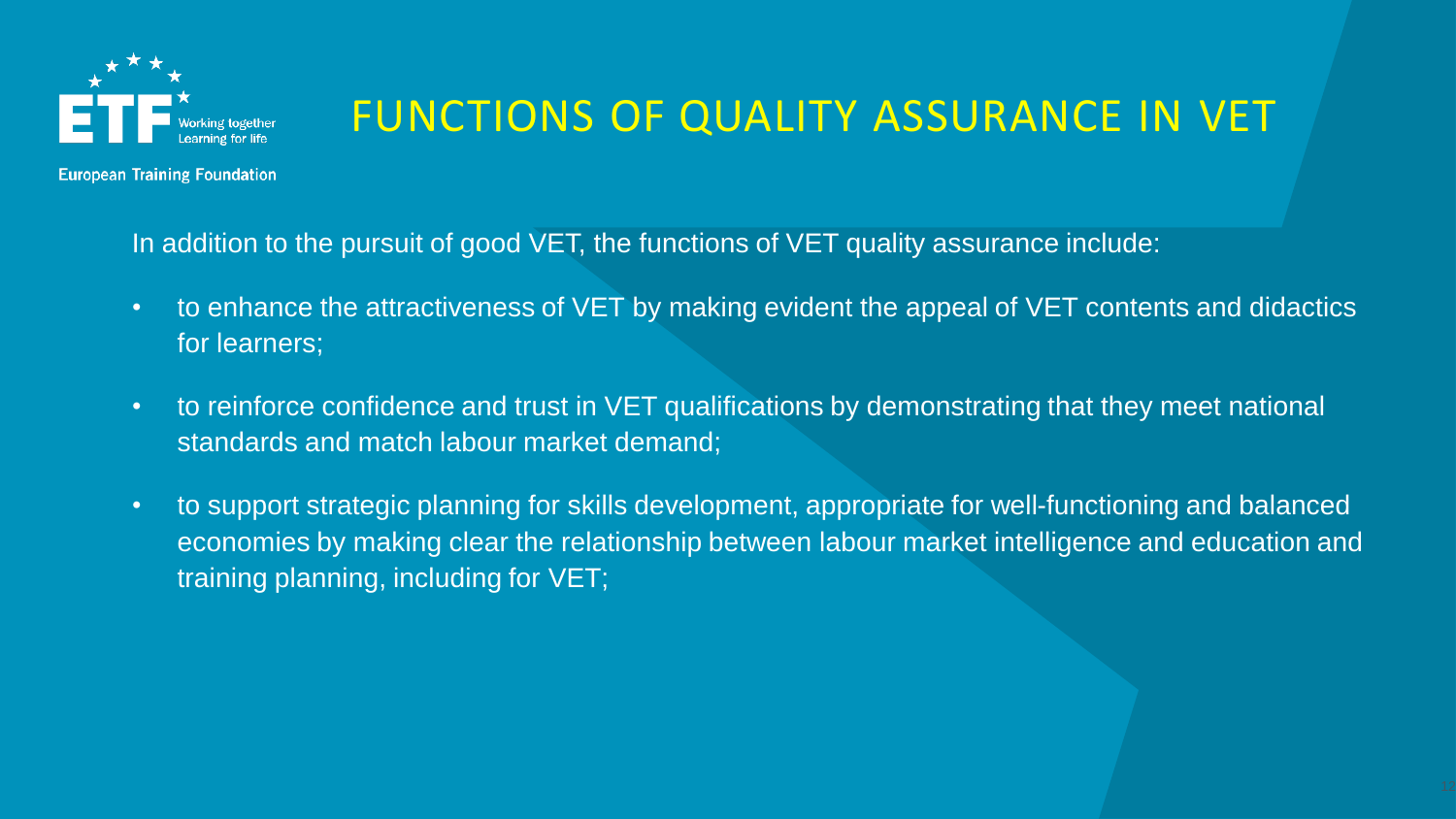

## FUNCTIONS OF QUALITY ASSURANCE IN VET (cont.)

**European Training Foundation** 

- to raise awareness of the national skills base, with emphasis on the availability of vocational/occupational competences, especially for the purposes of new business generation and international direct investment;
- to minimise the risk of the misuse of public funds; and, with particular relevance for companies and the private sector:
- to signal expertise and the trustworthiness of services and products;
- to maintain and develop high levels of workforce productivity and competitiveness;
- to demonstrate the 'return on investment' in VET.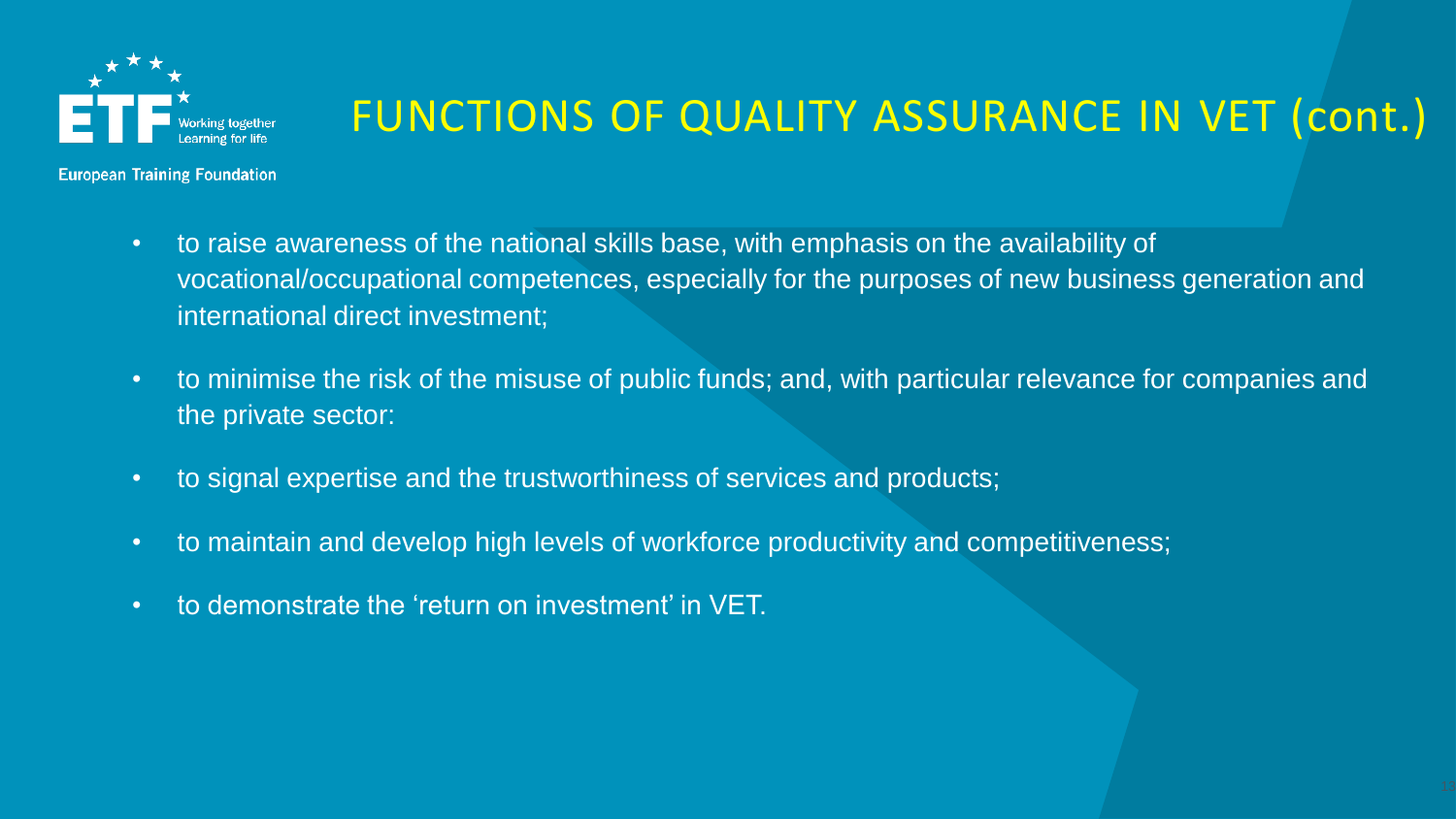

# In your opinion, what are the determinants of a quality assurance system? Why QA systems differ from one country to another?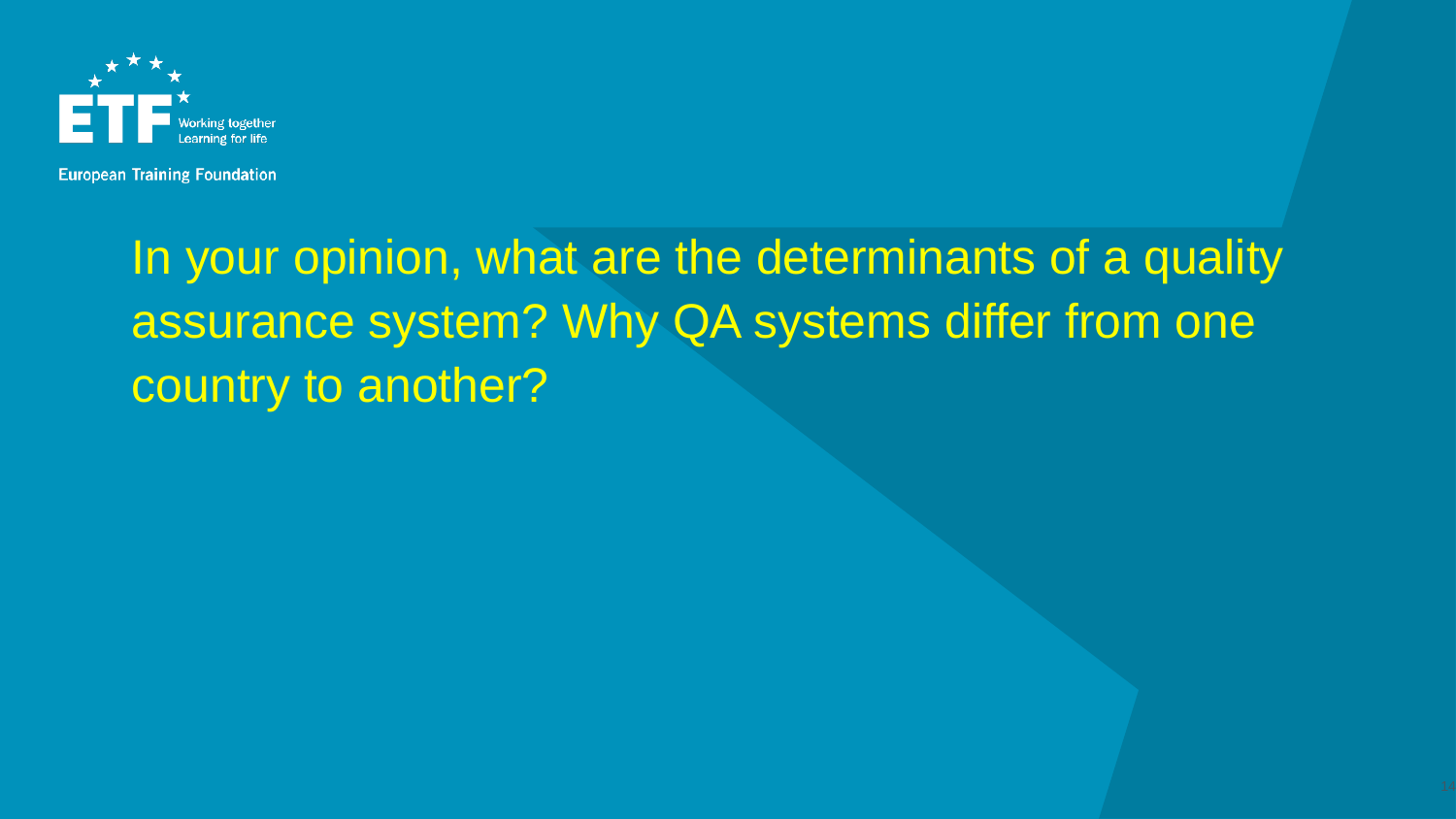

## **Different VET systems require specific quality assurance approaches**

**European Training Foundation** 

VET systems and sub-systems vary in relation to the:

- degree of interplay between society and the economy;
- role of VET in educational planning;
- main aim of the VET system/sub-systems (employment, social inclusion, further learning);
- main source of funds (public: national/regional or international from public taxation; private: individual, business/industry, philanthropic/charity);
- main form of governance;
- main target groups;
- main form of organisation and provider type;
- management and development of learning inputs, processes, outputs and outcomes.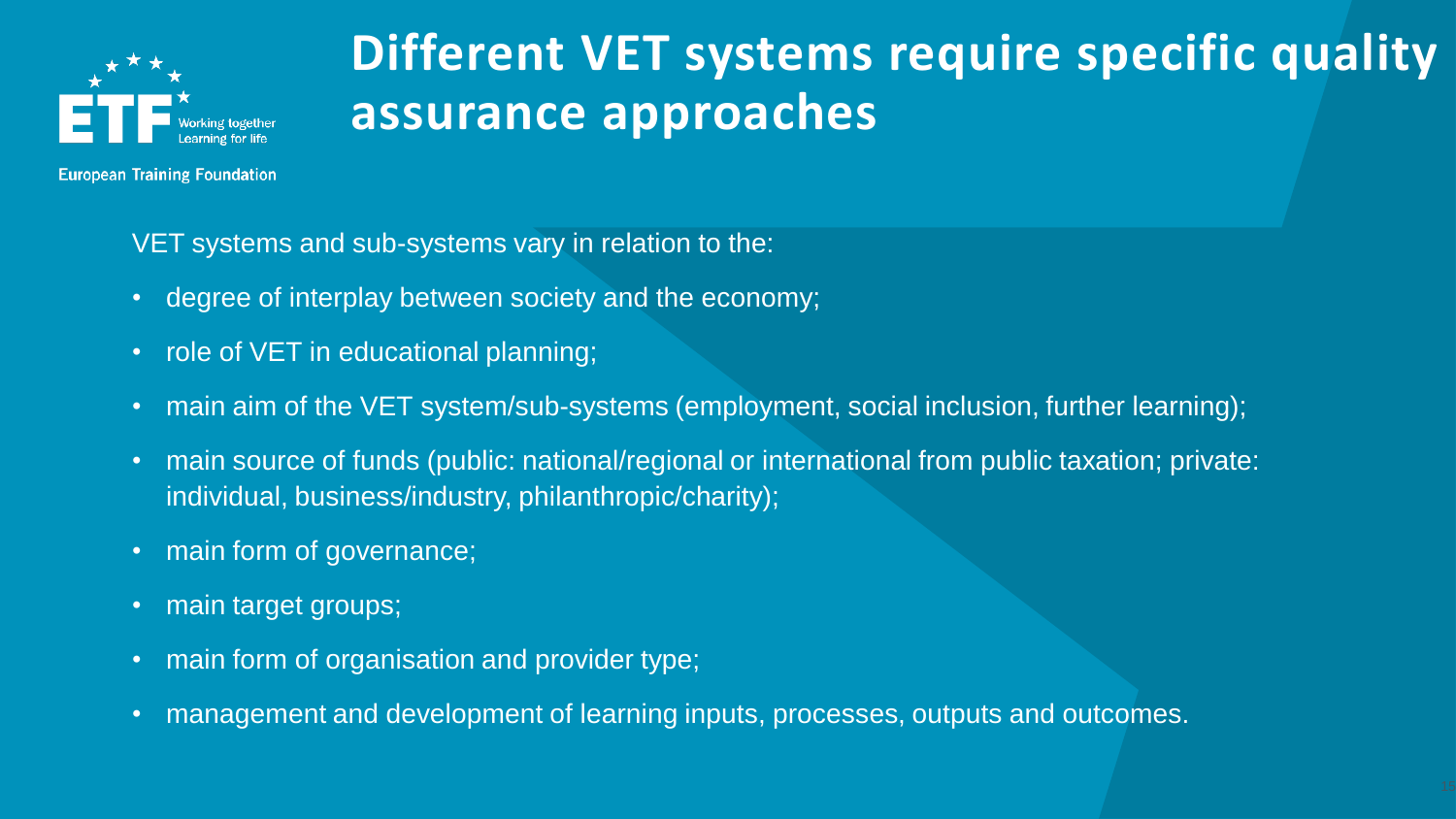

#### **Main criteria for effective and efficient quality assurance:**  Policy and governance

**European Training Foundation** 

- Concentrated on the economy/labour market and society and needs and expectations are researched and addressed in a balanced way.
- Focused on employers and learners who are actively engaged.
- Directed effectively, upholding values that inspire trust, committed to a strategy that can best achieve goals, giving judicial freedom to people to act responsibly and allocating resources wisely and fairly.
- Engaged, responsible, collaborative, influential, proactive stakeholders.
- Legislated for, or regulated quality standards and monitoring system.

#### **Measures**

- Aim to verify adherence to national regulations, standards
- Examples: monitoring/reviews of VET policies, licencing/accreditation of VET schools, accreditation of study programmes, external peer reviews of VET policies etc..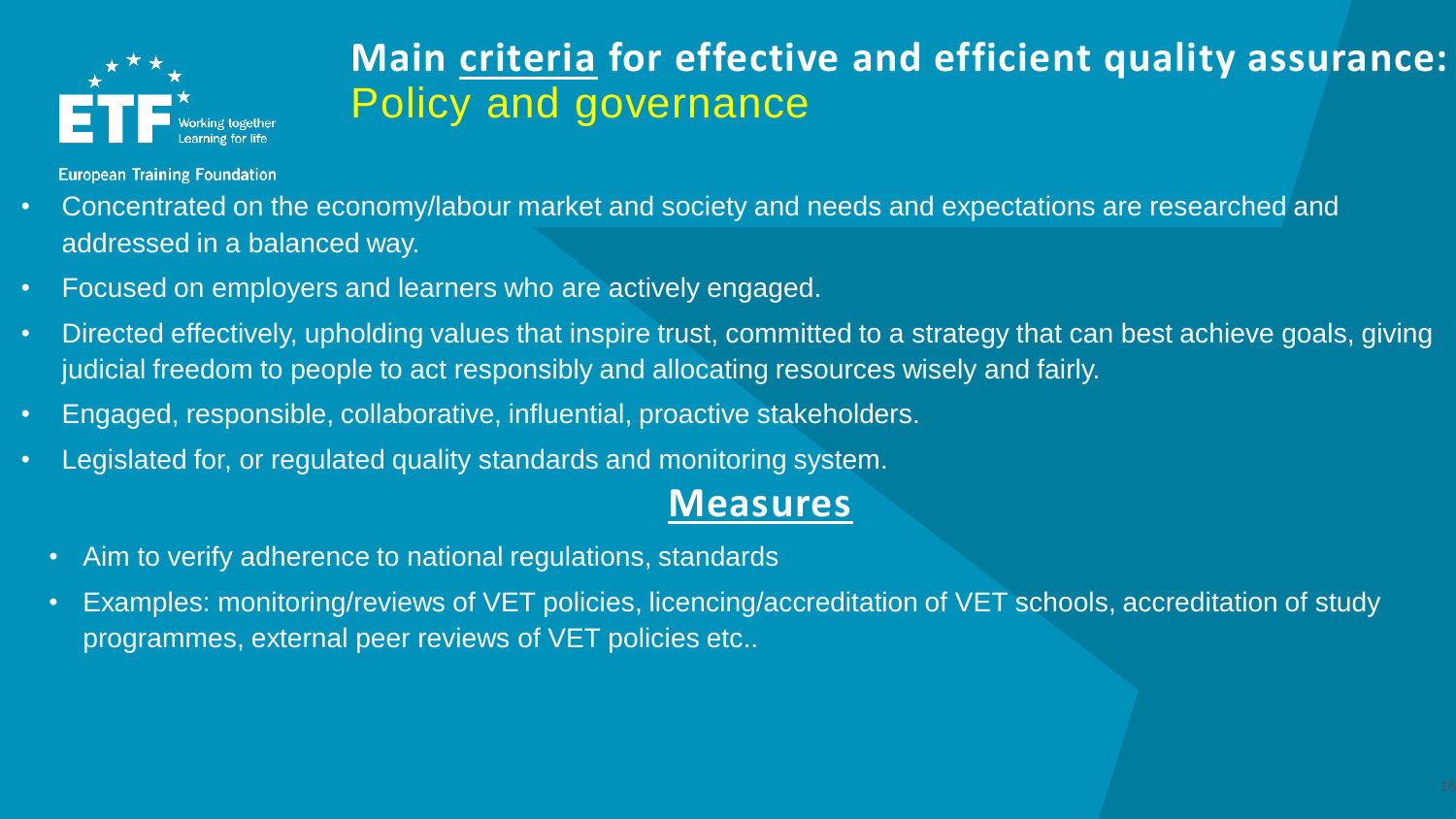

## **Main criteria for effective and efficient quality assurance:** qualification standards

- Developed by the state and social partners (by/under the aegis of).
- Based on research/ reliable and robust evidence.
- Monitored and reviewed regularly.
- Used to underpin verified programmes, curricula and contents.

#### Measures

- Aim at verifying that skills needs are reliably identified and that qualifications standards are responsive to skills needs, developed jointly by education and labour market stakeholders, comprise occupational, educational and assessment standards and are systematically reviewed and revised.
- Examples: regulations for developing, maintaining and reviewing qualifications standards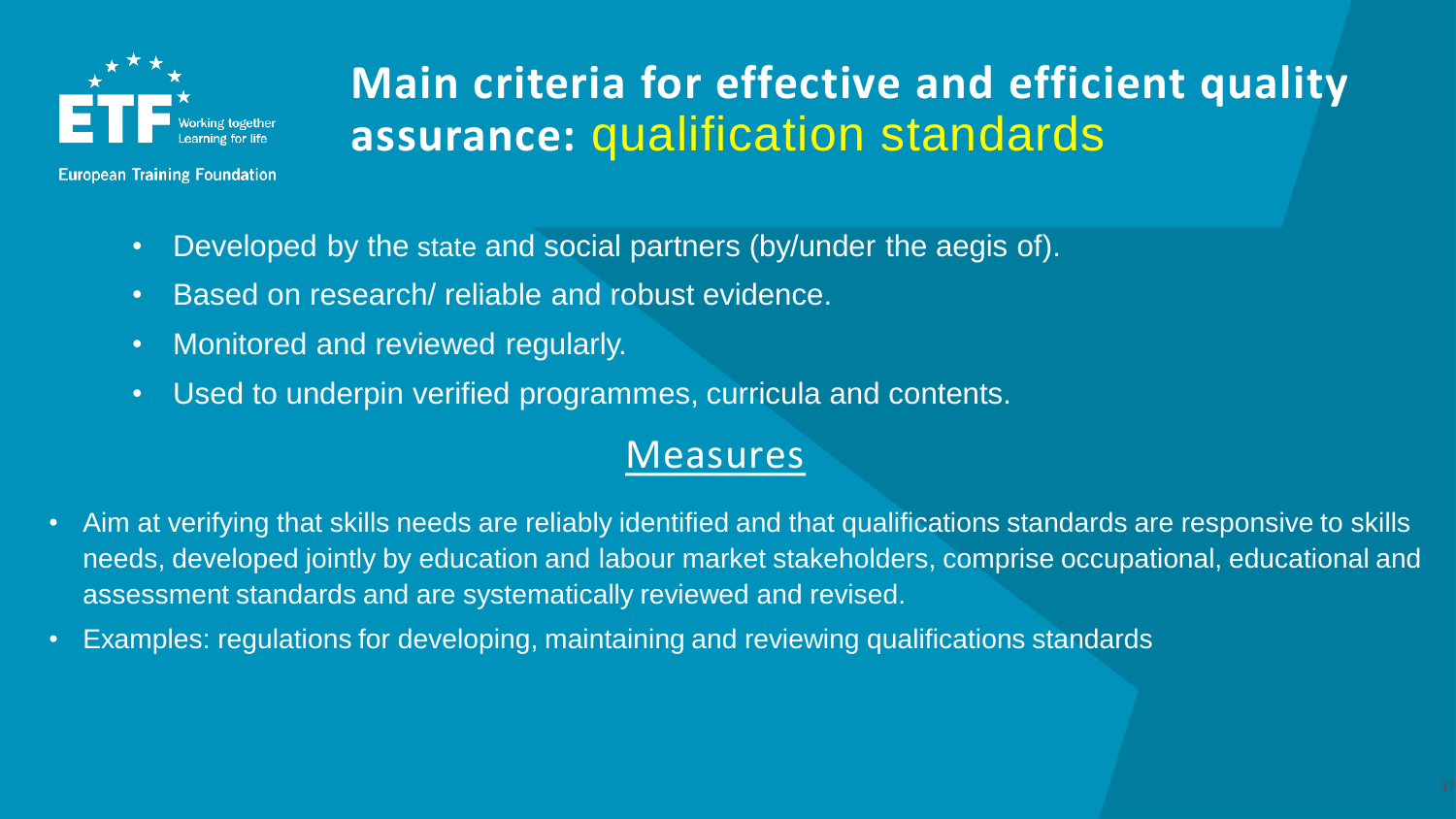

# **The qualifications quality chain**

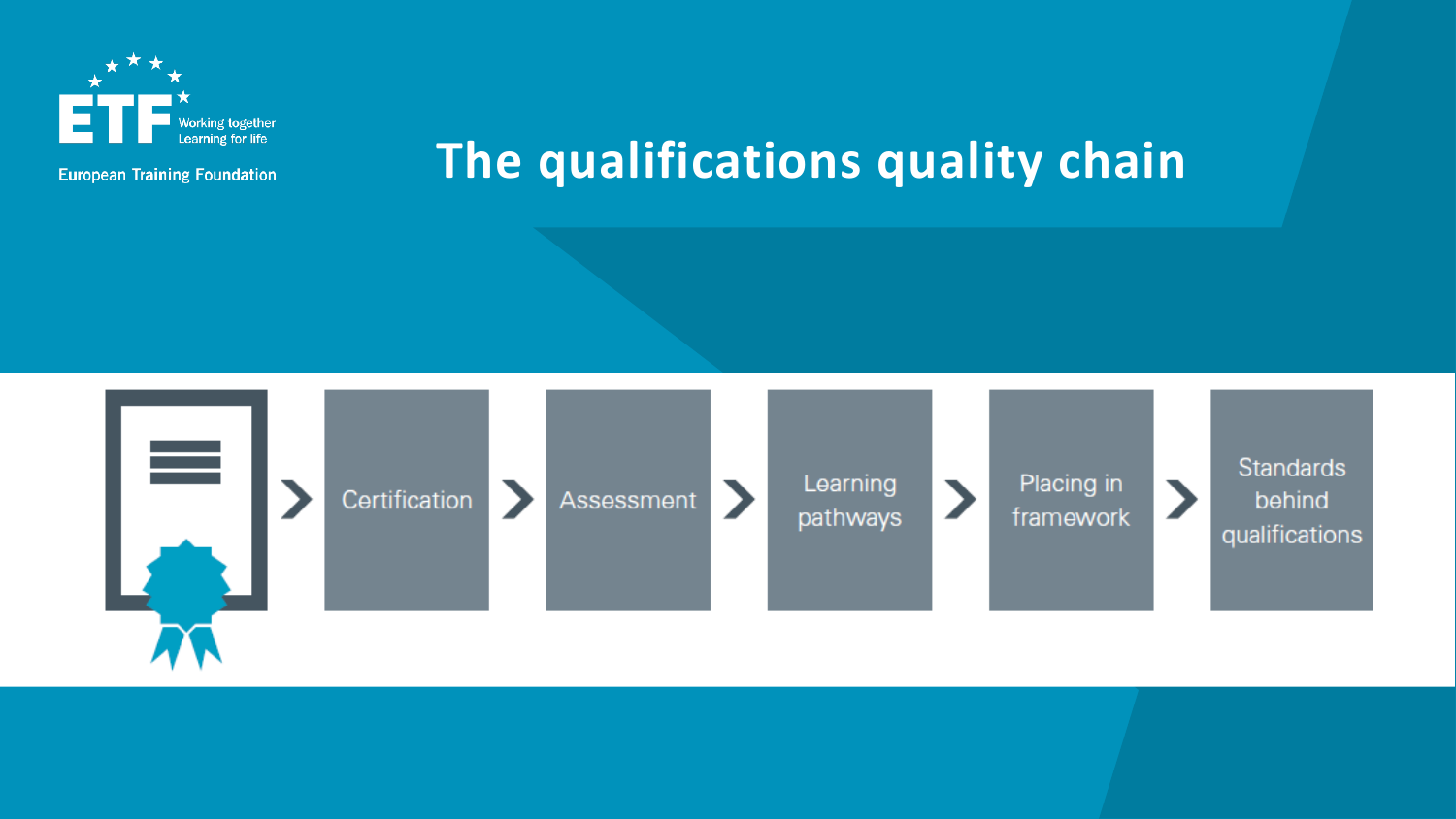

#### **Main criteria for effective and efficient quality assurance:** provision

**European Training Foundation** 

- Managed expertly.
- Staffed appropriately.
- Resourced suitably.
- Connected fittingly to the labour market and local community.
- Reviewed regularly ensuring adherence to regulations and standards as assessed through external/internal evaluation.
- Published results of evaluations and recommendations addressed.

#### **Measures**

- Aim to guide, monitor and measure the quality of teaching and learning processes and their outcomes
- Examples: external evaluation of providers (system level measure for providers to maintain qualifications standards); internal self-evaluation (provider level measure to verify and monitor adherence to internal quality standards, and to inform review processes)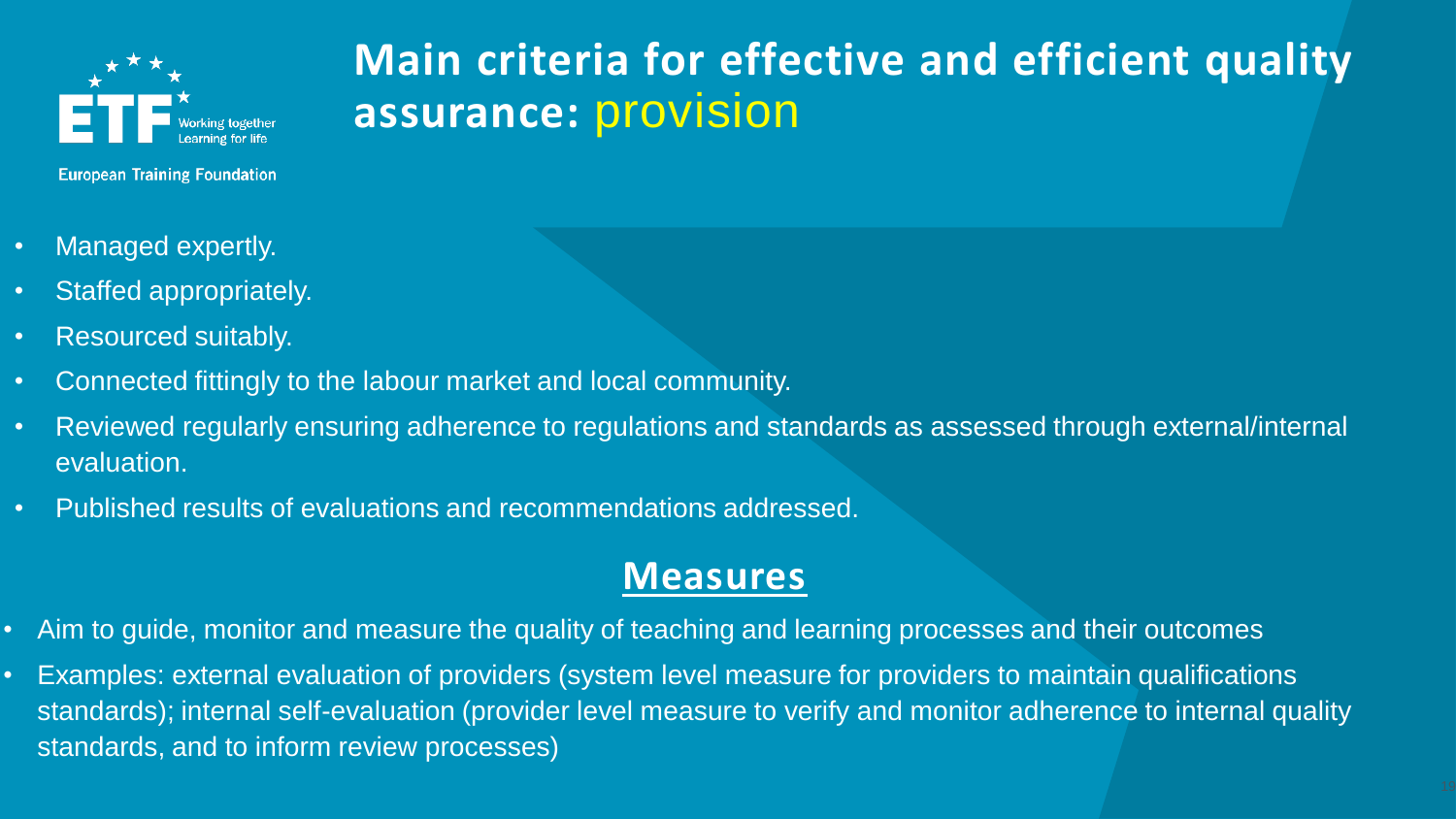

**Main criteria for effective and efficient quality assurance:** assessment, validation, certification

- - Based on standards.
	- Managed and executed by appropriate stakeholders.
	- Supported by appropriate/objective and reliable mechanisms.
	- Recognised by employers.

#### **Measures**

- Aim at verifying that awarded qualifications are based on learning outcomes assessed and certified against standards developed jointly by education and labour market stakeholders
- Examples: regulations for accrediting qualifications awarding bodies, requirements for assessors and guidelines to assessment